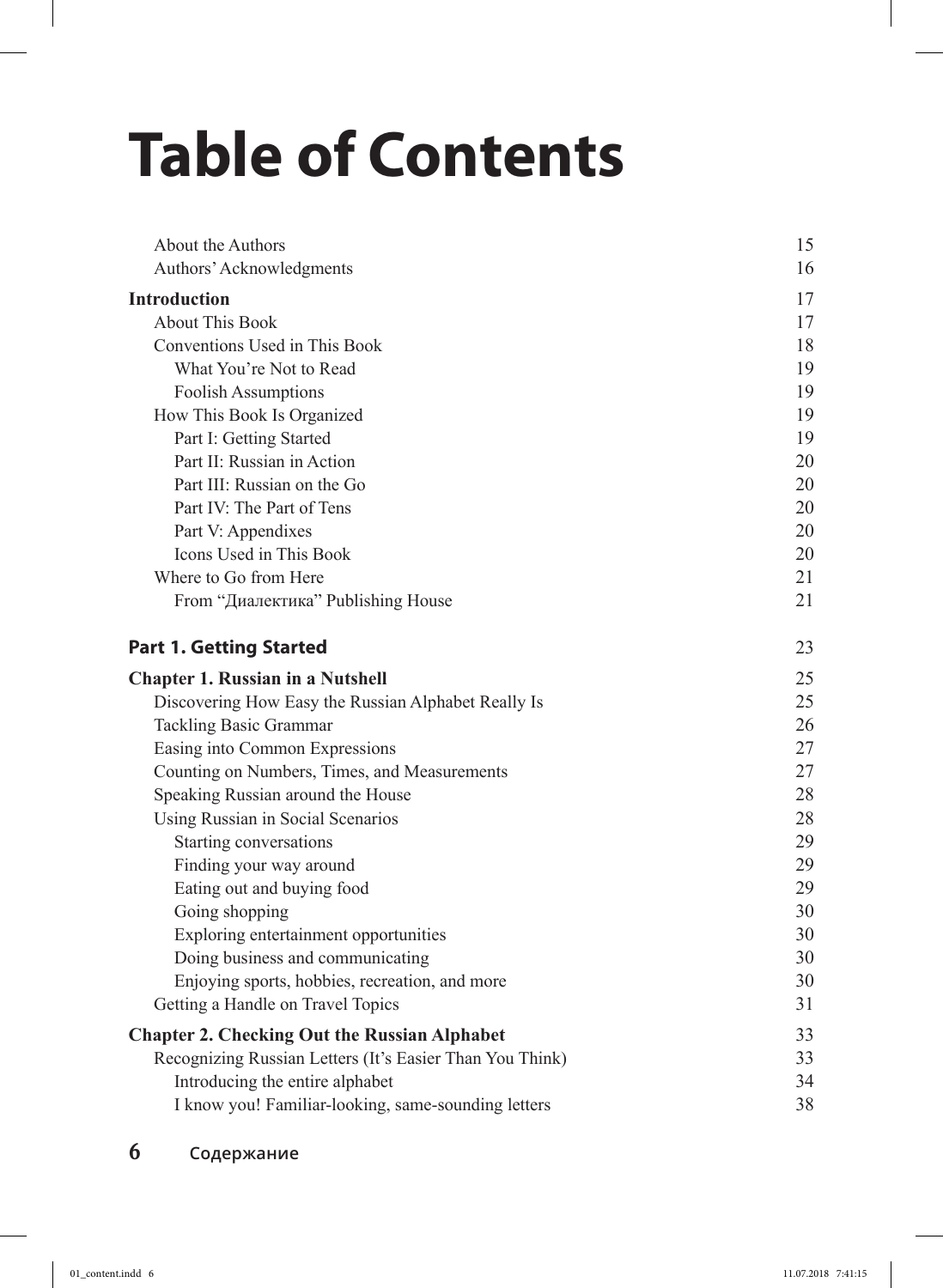| Playing tricks: Familiar-looking, different-sounding letters | 38       |
|--------------------------------------------------------------|----------|
| How bizarre: Weird-looking letters                           | 39       |
| Sounding Like a Real Russian with Proper Pronunciation       | 41       |
| Understanding the one-letter-one-sound principle             | 41       |
| Giving voice to vowels                                       | 42       |
| Enunciating consonants correctly                             | 43       |
| Surveying sticky sounds                                      | 45       |
| <b>Chapter 3. Warming Up with Russian Grammar Basics</b>     | 49       |
| Beginning with Nouns and Pronouns                            | 50       |
| Defining a noun's gender                                     | 50       |
| Making a noun plural                                         | 51       |
| Replacing nouns with pronouns                                | 52       |
| The Case of Russian Cases: What Are They For?                | 53       |
| The nominative case                                          | 53       |
| The genitive case                                            | 53       |
| The accusative case                                          | 54       |
| The dative case                                              | 54       |
| The instrumental case                                        | 55       |
| The prepositional case                                       | 55       |
| Putting Nouns and Pronouns in the Correct Cases              | 56       |
| Checking out cases for singular nouns                        | 56       |
| Putting plurals into proper cases                            | 59       |
| Perusing the correct cases of pronouns                       | 62       |
| Decorating Your Speech with Adjectives                       | 65       |
| Making sure that adjectives and nouns agree                  | 65       |
| Putting adjectives into other cases                          | 66       |
| Surveying possessive pronouns                                | 66       |
| Adding Action with Verbs                                     | 69       |
| Spotting infinitives                                         | 70       |
| Living in the present tense                                  | 70       |
| Talking about the past tense                                 | 71       |
| Planning for the future tense                                | 73       |
| Using the unusual verb "to be"                               | 74       |
| Expressing possession with a special phrase                  | 75       |
| Helping yourself with modal verbs                            | 76       |
| Providing Extra Details with Adverbs                         | 76       |
| Describing how                                               | 77       |
| Describing when and how often                                | 77       |
| Constructing Sentences Like a Pro                            | 78       |
| Enjoying the freedom of word order                           | 78       |
| Creating a Russian sentence step by step                     | 78       |
| Connecting with conjunctions<br>Forming questions            | 79<br>80 |
|                                                              |          |

 $\overline{\phantom{a}}$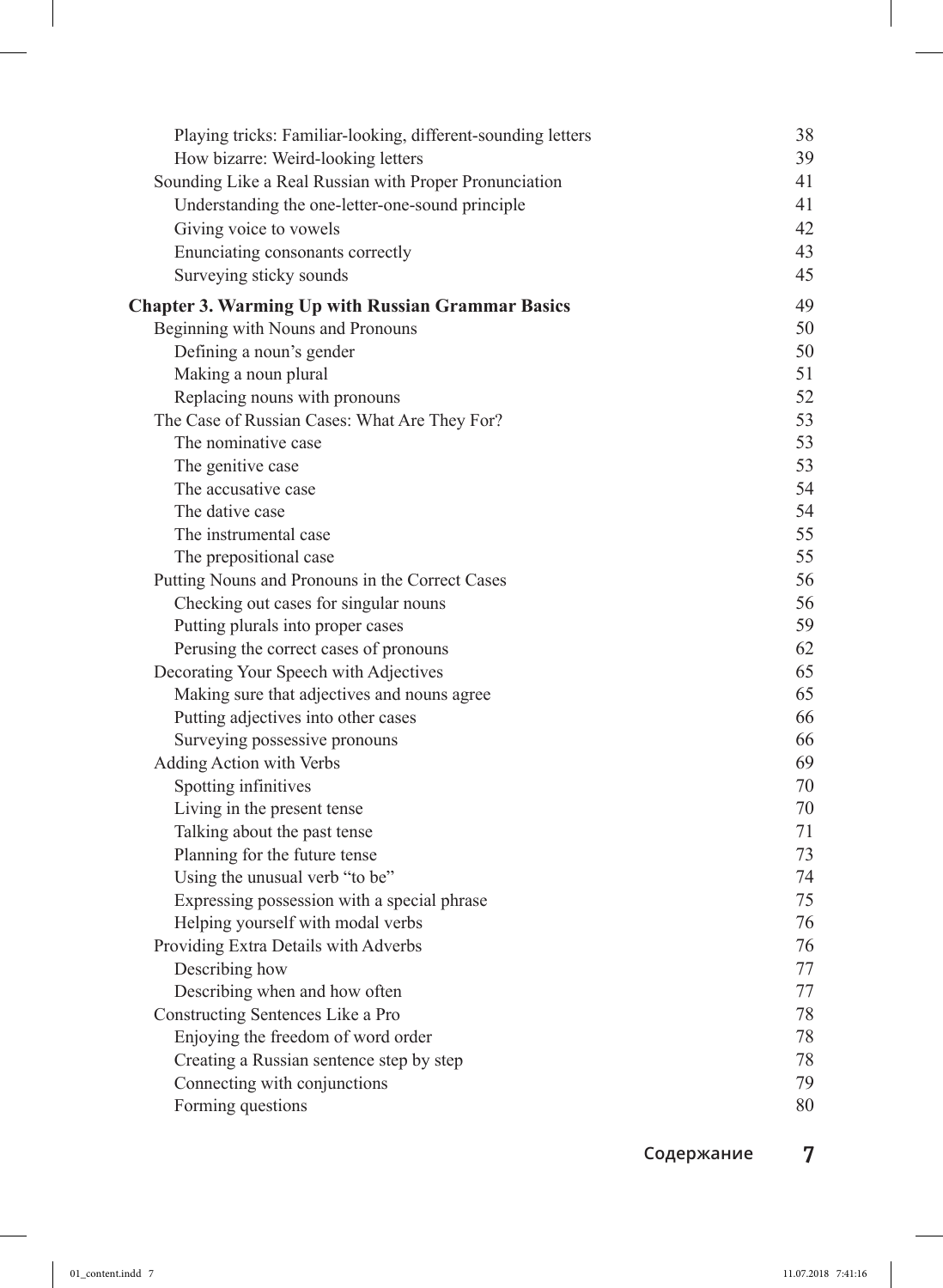| <b>Chapter 4. Getting Started with Basic Expressions</b>                  | 83  |
|---------------------------------------------------------------------------|-----|
| To Whom Am I Speaking? Being Informal or Formal                           | 83  |
| Comings and Goings: Saying Hello and Goodbye                              | 84  |
| Saying hello to different people                                          | 85  |
| Greeting folks at any time of day                                         | 85  |
| Handling "How are you?"                                                   | 85  |
| Taking your leave                                                         | 86  |
| The Name Game: Deciphering Russian Names                                  | 87  |
| Breaking the Ice: Making Introductions                                    | 88  |
| Getting acquainted                                                        | 89  |
| Introducing yourself                                                      | 89  |
| Introducing your friends, family, and colleagues                          | 90  |
| You Can Say That Again: Using Popular Expressions                         | 91  |
| Speaking courteously                                                      | 92  |
| Excusing yourself                                                         | 92  |
| Arming yourself with other handy phrases                                  | 92  |
| Talking about Talking: The Verb "To Speak"                                | 93  |
| <b>Chapter 5. Getting Your Numbers, Times, and Measurements Straight</b>  | 95  |
| One by One: Counting in Russian                                           | 95  |
| From zero to ten                                                          | 96  |
| From 11 to 19                                                             | 96  |
| From 20 to 99                                                             | 97  |
| From 100 to 999                                                           | 98  |
| From 1,000 to beyond                                                      | 98  |
| Special rules for counting things and people                              | 99  |
| Ordinal numbers                                                           | 100 |
| The Clock's Ticking: Telling (And Asking About) Time                      | 101 |
| Counting the hours                                                        | 101 |
| Marking the minutes                                                       | 101 |
| Distinguishing day and night                                              | 102 |
| Understanding the 24-hour clock                                           | 103 |
| Asking for the time                                                       | 103 |
| It's a Date! Checking Out the Calendar                                    | 105 |
| Naming the days of the week                                               | 105 |
| Talking about time relative to the present                                | 106 |
| Mentioning months and seasons                                             | 106 |
| Delving into dates                                                        | 107 |
| Saying years                                                              | 108 |
| The Long and Short of It: Familiarizing Yourself with Metric Measurements | 110 |
| <b>Chapter 6. Speaking Russian at Home</b>                                | 113 |
| Taking a Tour of Your Home                                                | 113 |
| The kitchen                                                               | 114 |
| The dining room                                                           | 115 |
|                                                                           |     |

 $\overline{\phantom{a}}$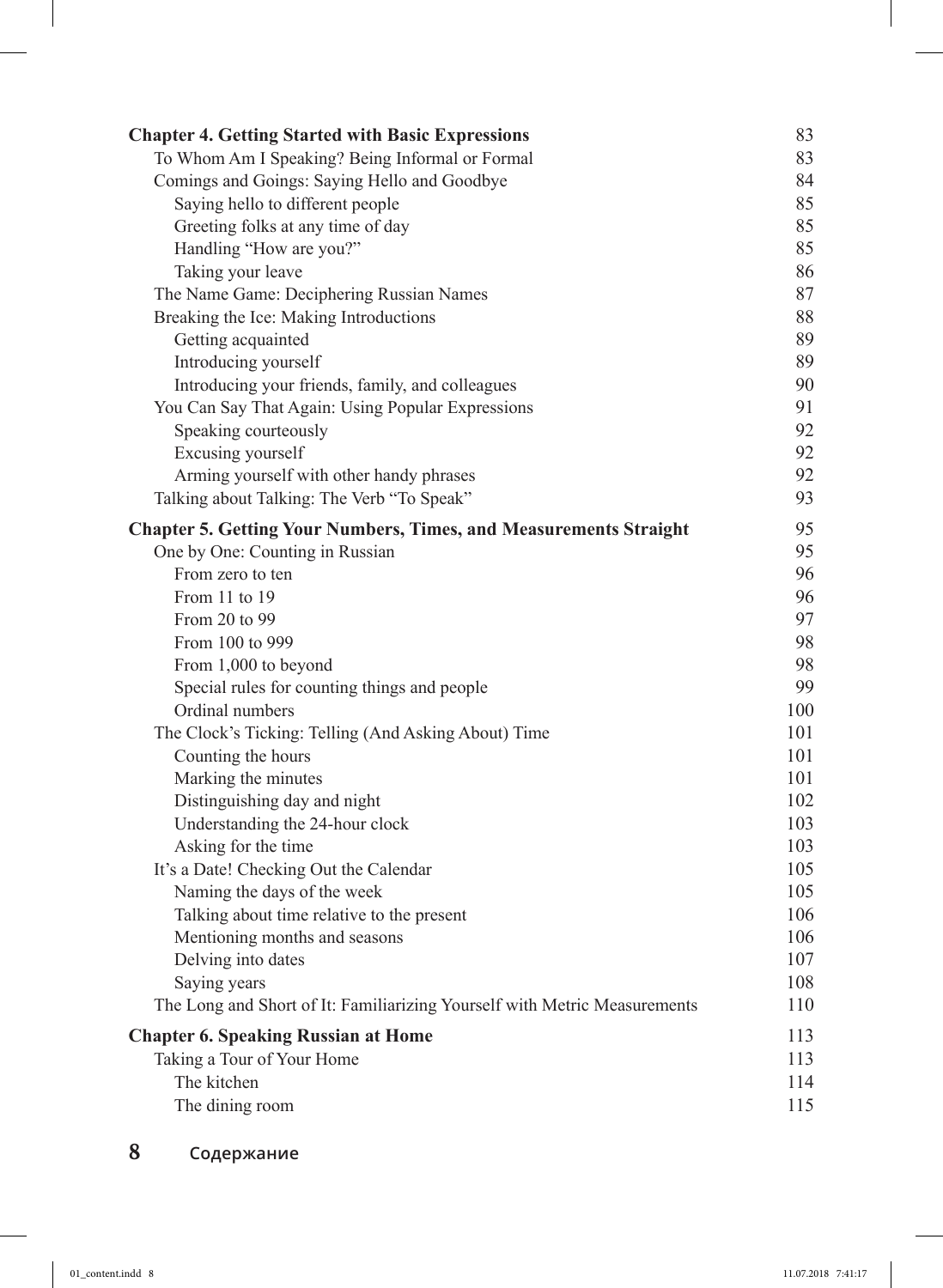| The living room                                                    | 116 |
|--------------------------------------------------------------------|-----|
| The bedroom                                                        | 116 |
| The bathroom                                                       | 117 |
| The laundry room                                                   | 118 |
| The garage                                                         | 119 |
| Home Is Where the Food Is                                          | 121 |
| Get cookin': The verb "to cook"                                    | 121 |
| Eat up: The verb "to eat"                                          | 121 |
| Drink up: The verb "to drink"                                      | 122 |
| Enjoying different meals                                           | 122 |
| Describing your food and drink preferences with the verb "to like" | 124 |
| <b>Engaging in Daily Activities</b>                                | 125 |
| Discussing your household chores                                   | 125 |
| Talking about all the places you go                                | 126 |
| Bantering about bedtime activities                                 | 127 |
| <b>Part 2. Russian in Action</b>                                   | 129 |
| <b>Chapter 7. Getting to Know You: Making Small Talk</b>           | 131 |
| Let Me Tell You Something: Talking about Yourself                  | 132 |
| Stating where you're from                                          | 132 |
| Talking about your nationality and ethnicity                       | 133 |
| Giving your age                                                    | 136 |
| Discussing your family                                             | 137 |
| Telling what you do for a living                                   | 138 |
| I'm Sorry! Explaining that You Don't Understand Something          | 141 |
| Let's Get Together: Giving and Receiving Contact Information       | 141 |
| <b>Chapter 8. Asking for Directions</b>                            | 145 |
| Using "Where" and "How" Questions                                  | 145 |
| Asking where a place is                                            | 146 |
| Inquiring how to get to a place                                    | 147 |
| The Next Step: Understanding Specific Directions                   | 148 |
| Making sense of commands in the imperative mood                    | 148 |
| Listening for prepositions                                         | 149 |
| Keeping "right" and "left" straight                                | 149 |
| Going here and there                                               | 151 |
| Traveling near and far                                             | 154 |
| <b>Chapter 9. Dining Out and Going to the Market</b>               | 157 |
| Eating Out in Russia                                               | 157 |
| Finding a place to eat                                             | 157 |
| Making reservations on the phone                                   | 158 |
| Ordering a meal                                                    | 159 |
| Having handy phrases for the wait staff                            | 160 |
| Receiving and paying the bill                                      | 161 |
|                                                                    |     |

 $\overline{\phantom{a}}$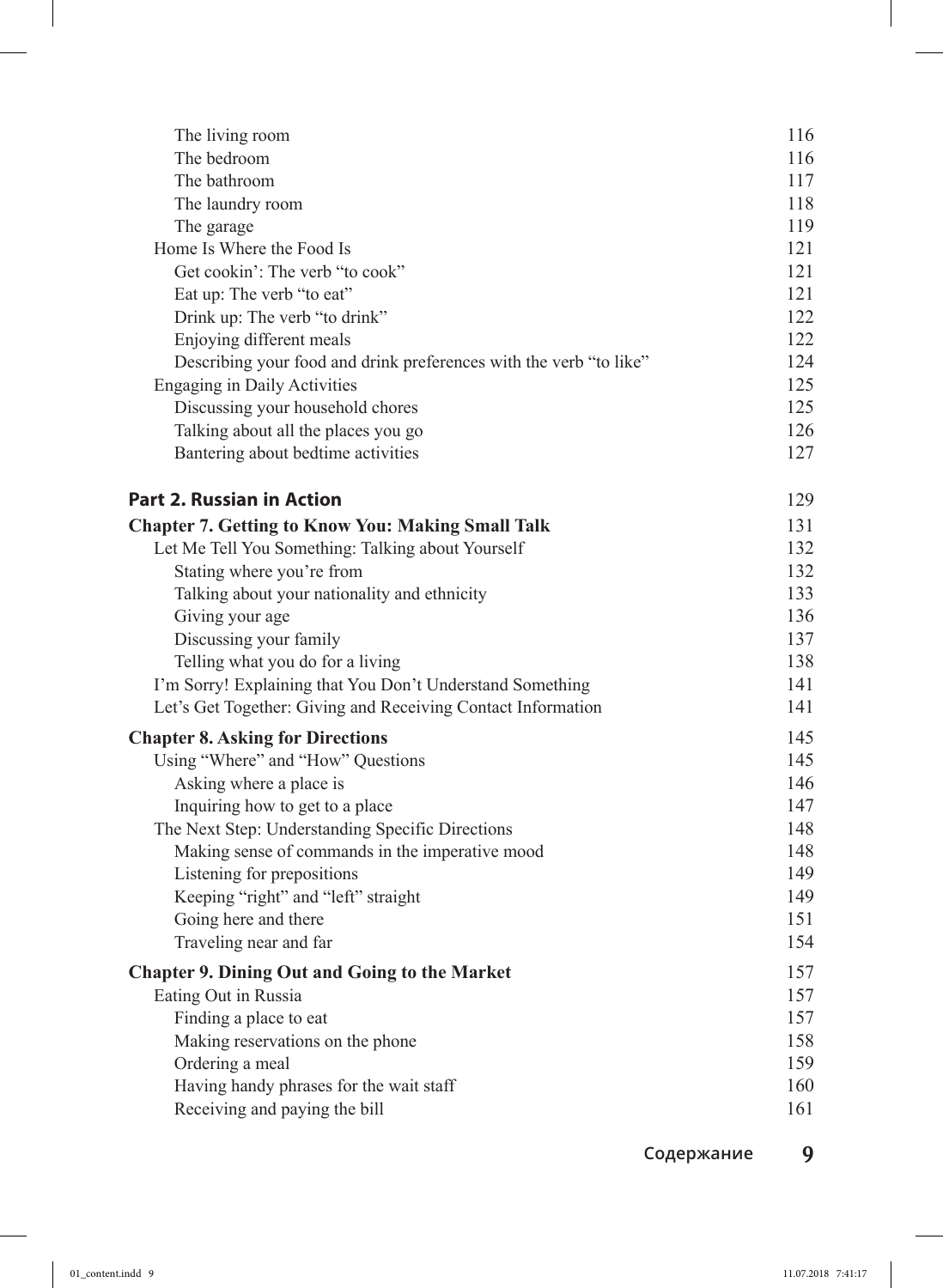| Going Out for Groceries                                           | 163 |
|-------------------------------------------------------------------|-----|
| Meats and fish                                                    | 163 |
| Fruits and vegetables                                             | 164 |
| Dairy products and eggs                                           | 164 |
| Baked goods                                                       | 165 |
| A Russian tradition: Hot cereal                                   | 165 |
| Beverages                                                         | 165 |
| <b>Chapter 10. Shopping Made Easy</b>                             | 169 |
| Shopping with Confidence: The Verb "To Buy"                       | 170 |
| So Many Stores, So Little Time: The Shopping Scene in Russia      | 171 |
| Looking at different types of stores and merchandise              | 171 |
| Finding out when a store is open                                  | 172 |
| Navigating a department store                                     | 173 |
| You Are What You Wear: Shopping for Clothes                       | 175 |
| Seeking specific items of clothing and accessories                | 175 |
| Describing items in color                                         | 176 |
| Finding the right size                                            | 177 |
| Trying on clothing                                                | 178 |
| This or That? Deciding What You Want                              | 178 |
| Using demonstrative pronouns                                      | 179 |
| Comparing two items                                               | 179 |
| Talking about what you like most (or least)                       | 180 |
| You Gotta Pay to Play: Buying Items                               | 180 |
| How much does it cost?                                            | 180 |
| I'll take it! How do I pay?                                       | 181 |
| <b>Chapter 11. Going Out on the Town</b>                          | 185 |
| Together Wherever We Go: Making Plans to Go Out                   | 185 |
| On the Big Screen: Going to the Movies                            | 187 |
| Picking a particular type of movie                                | 188 |
| Buying tickets                                                    | 188 |
| Choosing a place to sit and watch                                 | 189 |
| It's Classic: Taking in the Russian Ballet and Theater            | 191 |
| Culture Club: Visiting a Museum                                   | 193 |
| How Was It? Talking about Entertainment                           | 194 |
| <b>Chapter 12. Taking Care of Business and Telecommunications</b> | 197 |
| Looking Around Your Office                                        | 197 |
| Indispensable office supplies                                     | 198 |
| Rooms around the office                                           | 199 |
| Simple office etiquette                                           | 199 |
| Ringing Up Telephone Basics                                       | 200 |
| Brushing up on phone vocabulary                                   | 200 |
| Distinguishing different types of phones                          | 201 |
| Knowing different kinds of phone calls                            | 201 |

 $\overline{\phantom{a}}$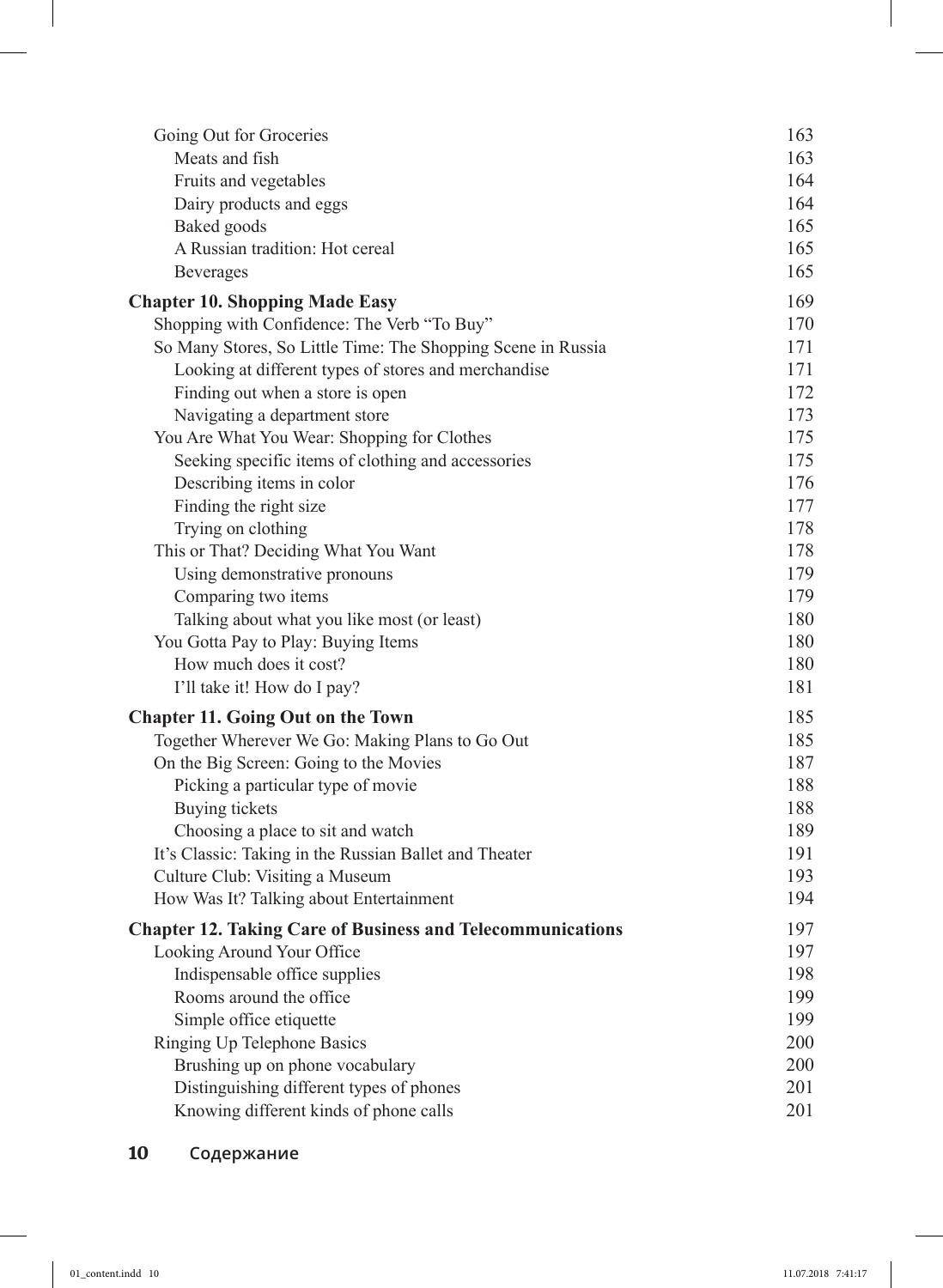| Dialing the Number and Making the Call                          | 202 |
|-----------------------------------------------------------------|-----|
| Arming Yourself with Basic Telephone Etiquette                  | 203 |
| Saving time by not introducing yourself                         | 204 |
| Asking for the person you want to speak to                      | 204 |
| Anticipating different responses                                | 204 |
| Leaving a message with a person                                 | 207 |
| Talking to an answering machine                                 | 209 |
| Using a Computer                                                | 210 |
| Familiarizing yourself with computer terms                      | 211 |
| Sending e-mail                                                  | 212 |
| Sending Correspondence                                          | 212 |
| <b>Chapter 13. Recreation and the Great Outdoors</b>            | 215 |
| Shootin' the Breeze about Recreational Plans                    | 215 |
| What did you do last night?                                     | 216 |
| What are you doing this weekend?                                | 217 |
| What do you like to do?                                         | 218 |
| Surveying the World of Sports                                   | 219 |
| Listing a few popular sports                                    | 219 |
| Using the verb "to play"                                        | 220 |
| Talking about other athletic activities                         | 221 |
| Reading All about It                                            | 223 |
| Talking about what you're reading                               | 223 |
| Discussing genres                                               | 223 |
| Sounding Off about Music                                        | 226 |
| Taking note of a few popular instruments                        | 226 |
| Asking about instruments that others play                       | 227 |
| Wondering what kinds of music others like                       | 227 |
| Being Crafty                                                    | 228 |
| Rejoicing in the Lap of Nature                                  | 229 |
| Part 3. Russian on the Go                                       | 231 |
| <b>Chapter 14. Planning a Trip</b>                              | 233 |
| Where Do You Want to Go? Picking a Place for Your Trip          | 233 |
| Checking out continents and countries                           | 234 |
| <b>Visiting Russia</b>                                          | 235 |
| How Do We Get There? Booking a Trip                             | 236 |
| Don't Leave Home without Them: Dealing with Passports and Visas | 239 |
| Taking It with You: Packing Tips                                | 241 |
| <b>Chapter 15. Dealing with Money in a Foreign Land</b>         | 243 |
| Paying Attention to Currency                                    | 243 |
| Rubles and kopecks                                              | 244 |
| Dollars, euros, and other international currencies              | 244 |
|                                                                 |     |

 $\overline{\phantom{a}}$ 

 $\overline{\phantom{a}}$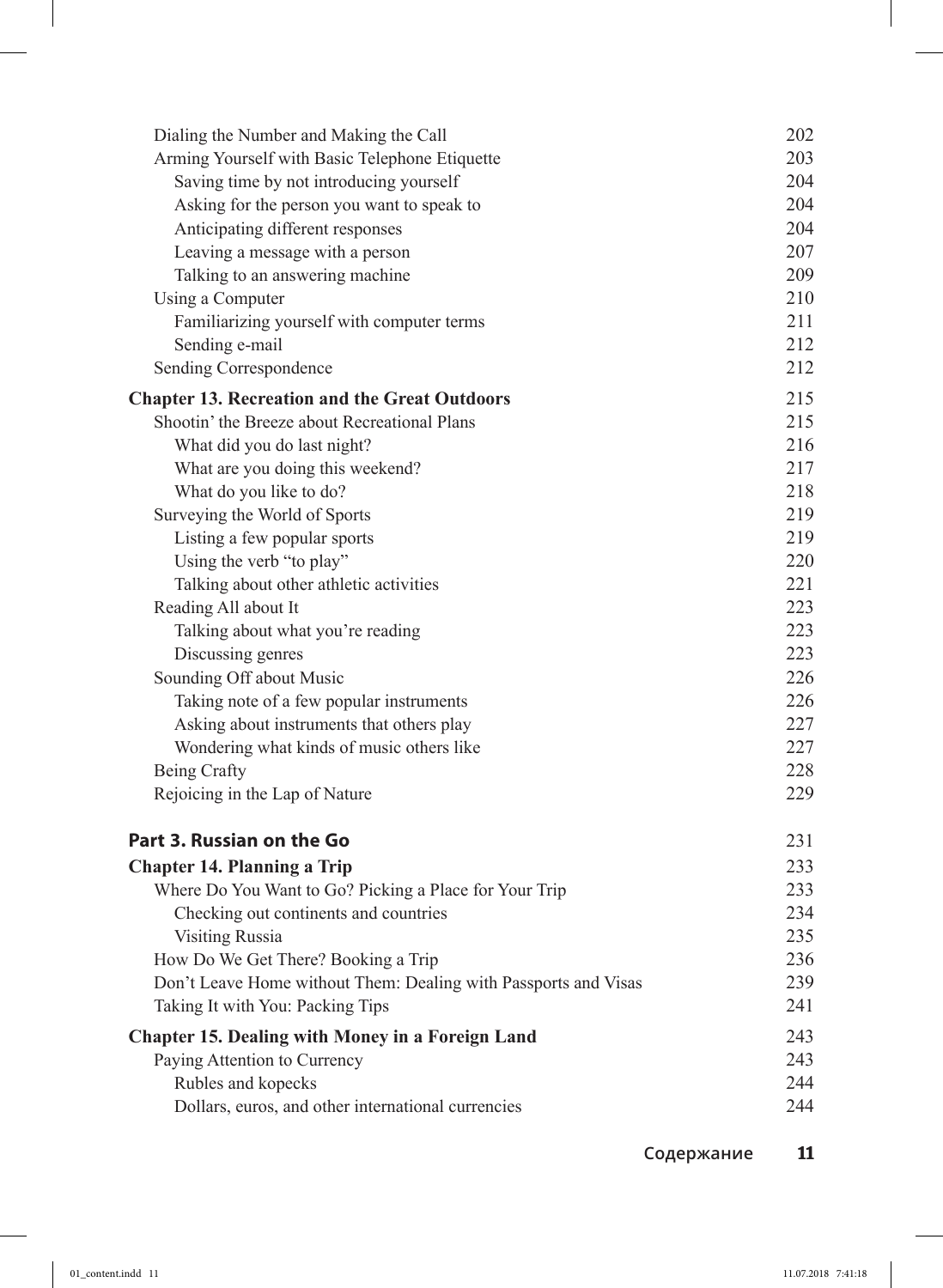| Changing Money                                                     | 245 |
|--------------------------------------------------------------------|-----|
| <b>Using Banks</b>                                                 | 246 |
| Opening an account at the bank of your choice                      | 246 |
| Making deposits and withdrawals                                    | 248 |
| Heading to the ATM                                                 | 249 |
| <b>Spending Money</b>                                              | 249 |
| Using cash                                                         | 250 |
| Paying with credit cards                                           | 251 |
| <b>Chapter 16. Getting Around: Planes, Trains, Taxis, and More</b> | 253 |
| Understanding Verbs of Motion                                      | 253 |
| Going by foot or vehicle habitually                                | 254 |
| Going by foot or vehicle at the present time                       | 254 |
| Explaining where you're going                                      | 255 |
| Navigating the Airport                                             | 257 |
| Using the verb "to fly"                                            | 257 |
| Checking in and boarding your flight                               | 257 |
| Handling customs and passport control                              | 258 |
| Conquering Public Transportation                                   | 259 |
| Taking a taxi                                                      | 259 |
| Using minivans                                                     | 260 |
| Catching buses, trolley buses, and trams                           | 261 |
| Hopping on the subway                                              | 261 |
| Embarking on a Railway Adventure                                   | 262 |
| Making sense of a train schedule                                   | 262 |
| Surveying types of trains and cars                                 | 262 |
| Buying tickets                                                     | 263 |
| Stocking up on essentials for your ride                            | 263 |
| Boarding the train and enjoying your trip                          | 264 |
| <b>Chapter 17. Finding a Place to Stay</b>                         | 265 |
| Finding a Hotel that's Right for You                               | 265 |
| Distinguishing different types of hotels                           | 266 |
| Making a reservation                                               | 266 |
| Checking In                                                        | 270 |
| Enduring the registration process                                  | 271 |
| Taking a tour of your room                                         | 274 |
| Familiarizing yourself with the facilities                         | 275 |
| Meeting the staff                                                  | 275 |
| Resolving Service Problems Successfully                            | 276 |
| Reporting a broken item                                            | 276 |
| Requesting missing items                                           | 276 |
| Asking to change rooms                                             | 277 |
| Checking Out and Paying Your Bill                                  | 277 |

 $\overline{\phantom{a}}$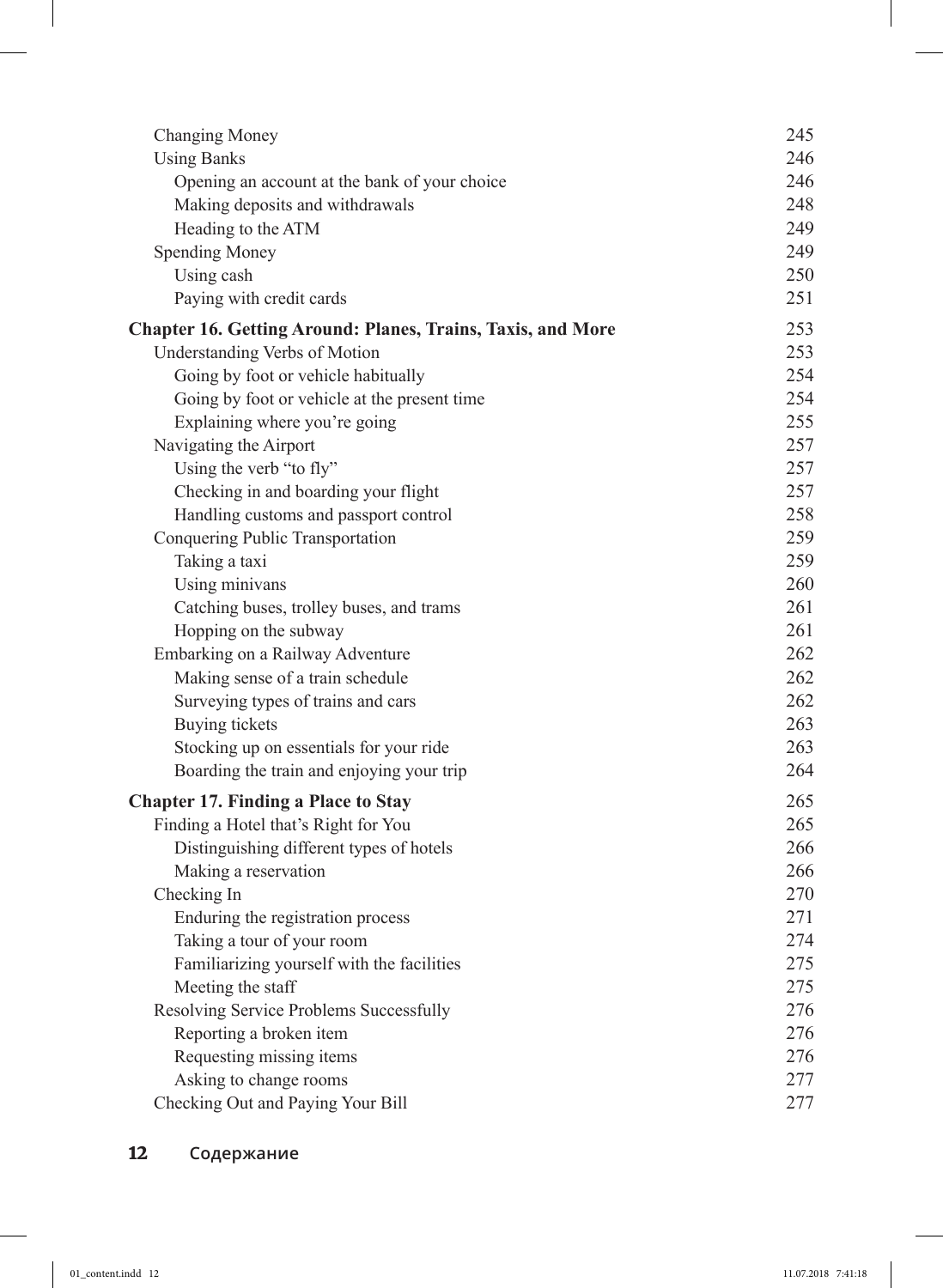| <b>Chapter 18. Handling Emergencies</b>                      | 281 |
|--------------------------------------------------------------|-----|
| Finding Help in Case of Accidents and Other Emergencies      | 281 |
| Hollering for help                                           | 282 |
| Making an emergency phone call                               | 282 |
| Reporting a problem                                          | 283 |
| Requesting English-speaking help                             | 285 |
| Receiving Medical Care                                       | 286 |
| Knowing parts of the body                                    | 287 |
| Describing your symptoms                                     | 288 |
| Understanding questions a doctor asks                        | 289 |
| Communicating allergies or special conditions                | 291 |
| Seeing a specialist                                          | 292 |
| Undergoing an examination and getting a diagnosis            | 292 |
| Visiting a pharmacy                                          | 294 |
| Calling the Police When You're the Victim of a Crime         | 295 |
| Talking to the police                                        | 295 |
| Answering questions from the police                          | 295 |
| <b>Part 4. The Part of Tens</b>                              | 299 |
| <b>Chapter 19. Ten Ways to Pick Up Russian Quickly</b>       | 301 |
| Check Out Russian TV, Movies, and Music                      | 301 |
| Listen to Russian Radio Programs                             | 302 |
| <b>Read Russian Publications</b>                             | 302 |
| Surf the Internet                                            | 302 |
| Visit a Russian Restaurant                                   | 303 |
| Find a Russian Pen Pal                                       | 303 |
| Teach English to a Russian Immigrant                         | 303 |
| Visit a Jewish Community Center                              | 304 |
| Travel to Russia                                             | 304 |
| Marry a Russian!                                             | 304 |
| <b>Chapter 20. Ten Things Never to Say in Russian</b>        | 305 |
| Use the Right Form of "You"                                  | 305 |
| Don't Rush to Say "Hi!"                                      | 306 |
| Don't Switch to First Names Prematurely                      | 307 |
| Use "How Are You?" with Caution                              | 307 |
| Respond to "How Are You?" in a Culturally Appropriate Manner | 308 |
| Choose the Right Form of "Happy"                             | 308 |
| Watch Out When You Talk about Studying                       | 308 |
| Accent a Certain Verb Carefully                              | 309 |
| Know the Difference between a Bathroom and a Restroom        | 309 |
| Don't Toast with the Wrong Phrase                            | 309 |
|                                                              |     |

 $\overline{\phantom{a}}$ 

 $\overline{\phantom{a}}$